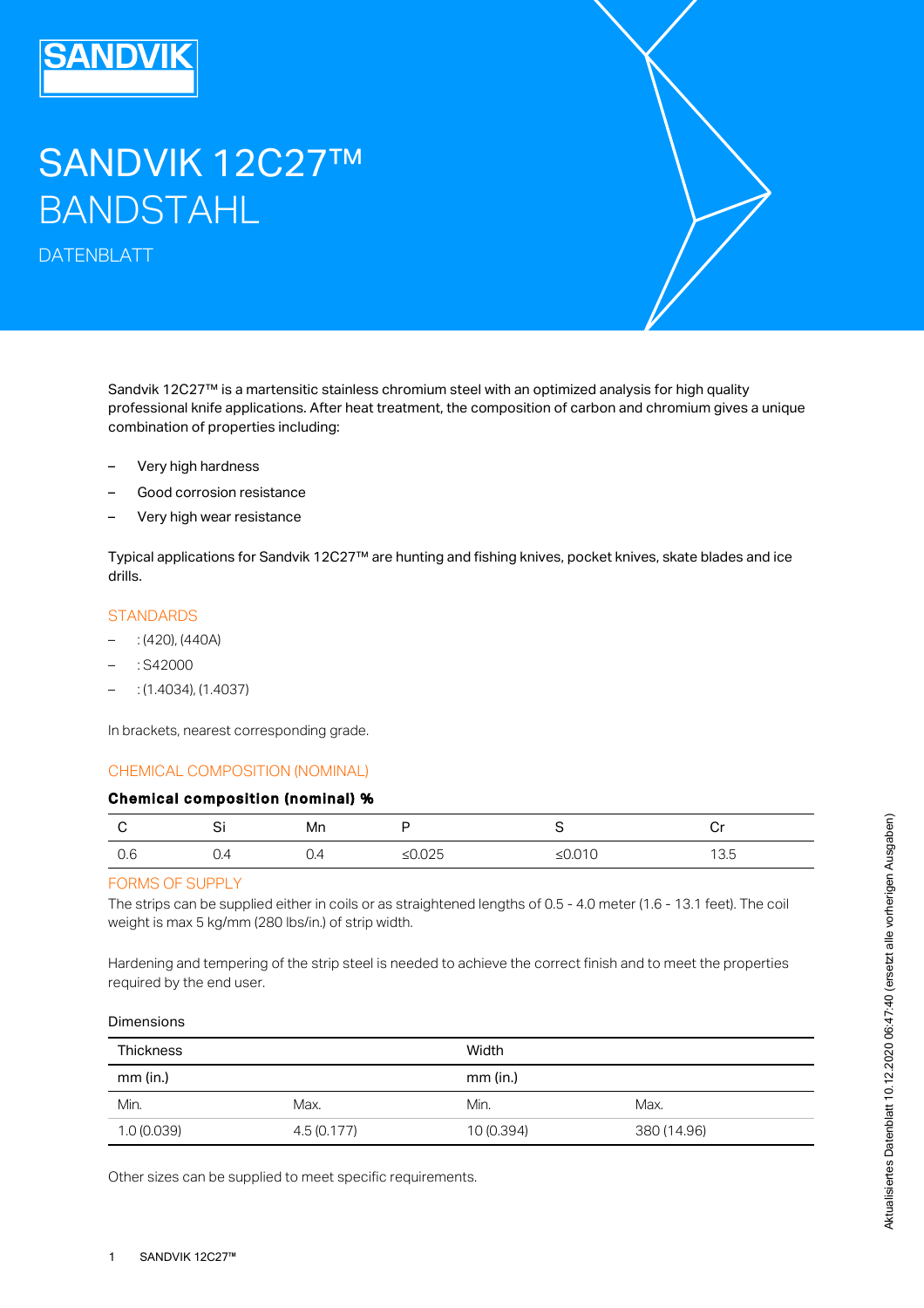# Tolerances

The thickness and width tolerances are +/- tolerances to the nominal size. The normal tolerance classes for most of our strip products are T2 and B1. Tighter tolerances as well as other tolerance limits can be offered upon request.

### Mechanical properties

| As-delivered  | Tensile strength<br>MPa (ksi) | Hardness*<br>HV | <b>HRB</b>     |
|---------------|-------------------------------|-----------------|----------------|
| Soft annealed | max 700 (102)                 | max 215         | max 94.3       |
| Annealed      | $750 \pm 100(109 \pm 14)$     | $235 \pm 35$    | $97.4 + 6$     |
| Cold rolled   | 700-1000 (102-145)            | 215-315         | $94.3 - 106.6$ |

\* Hardness data is for guidance only.

The strips can be supplied either in coils or as straightened lengths of 0.5–4.0 meter (1.6–13.1 feet). The coil weight is max 5 kg/mm (280 lbs/in.) of strip width.

## HEAT TREATMENT

#### Hardening data

Hardening temperature 1080°C (1975°F), holding time 5 minutes, quenching in oil.

## Tempering data

Strip thickness 2.5 mm (0.098 in.), tempering time 30 minutes.

## Hardness, HRC



Brittleness occurs with tempering above 450°C (840°F).

Additional recommendations regarding hardening can be found in Sandvik's hardening guide.

The following figures show the importance of using the right hardening conditions to optimize the microstructure and properties.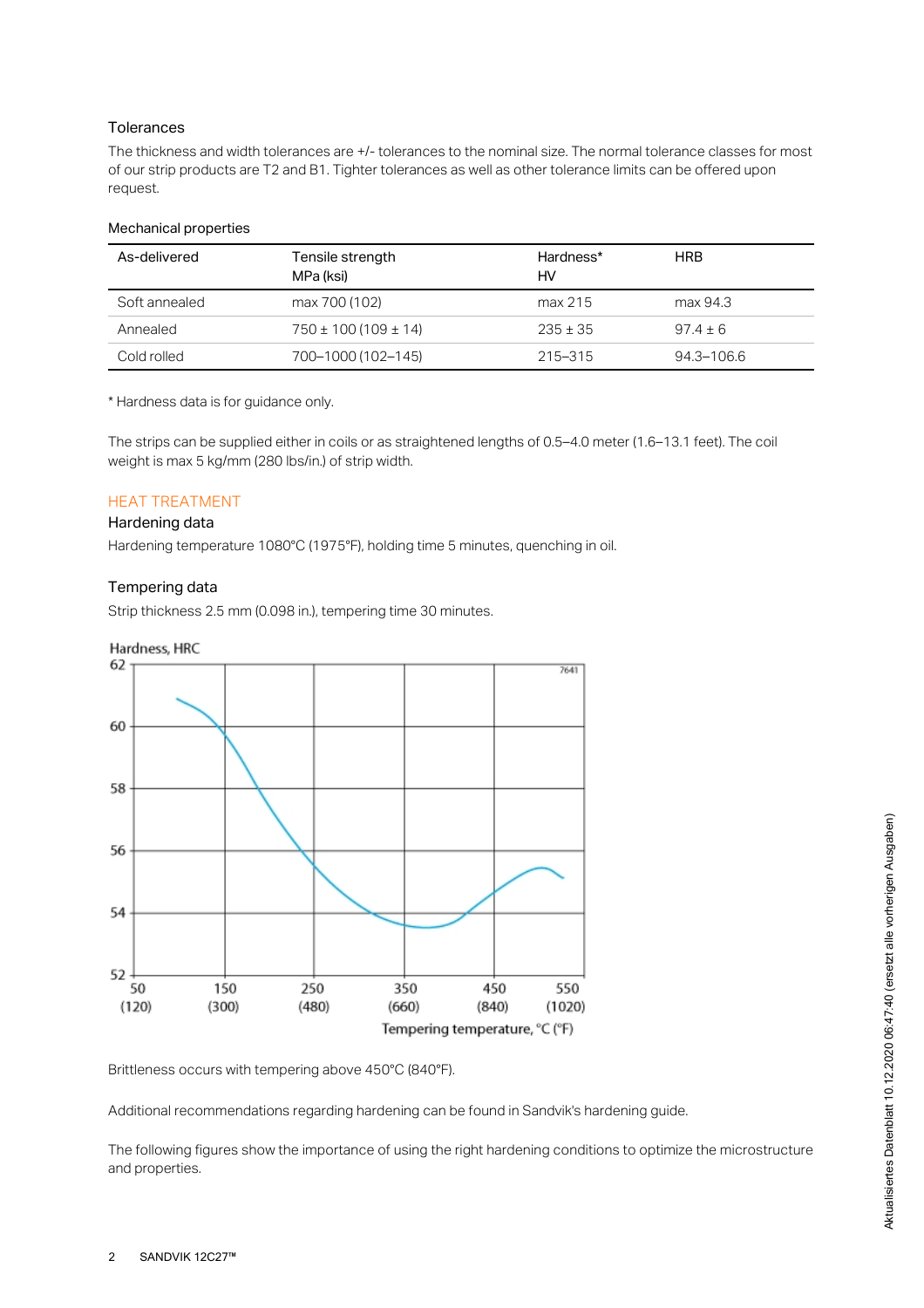

Too high hardening temperature gives coarse structure, high austenite content (30%), few carbides. Consequence: low hardness and bad wear resistance.



Too low cooling rate after austenitizing gives carbide precipitations in the grain boundaries. Consequence: brittleness and reduced corrosion resistance.



Optimized hardening conditions give optimal austenite content (15%), many uniformly distributed carbides. Consequence: optimal combination of hardness, wear resistance, ductility and corrosion resistance.

## How the hardening parameters affect the product properties

- Too high hardening temperature gives low hardness and bad wear resistance due to excessive content of retained austenite. –
- A low hardening temperature gives low hardness and reduced corrosion resistance.
- Too long holding time at the optimal hardening temperature increases the amount of retained austenite and lowers the hardness. –
- Too short holding time at the optimal hardening temperature has the same effect as low austenitizing temperature. –
- The maximum hardness will be obtained at a retained austenite content of about 15%.
- Deep freezing, i.e. cooling to below room temperature, increases the hardness by about 1–2 HRC.
- With deep freezing, the highest possible hardness will be achieved by increasing the hardening temperature. Read more in the Sandvik hardening guide. –
- High cooling rate after hardening is necessary to avoid brittleness and reduced corrosion resistance. 600°C (1112°F) should be reached within 1–2 minutes and room temperature within 30 minutes. –
- Rehardening is generally not recommended as it will not give optimal product properties.

## PHYSICAL PROPERTIES

The physical properties of a steel are related to a number of factors, including alloying elements, heat treatment and manufacturing route, but the data presented below can generally be used for rough calculations.

| Density |      |
|---------|------|
| g/cm3   | 77   |
| lb/in.3 | 0.28 |